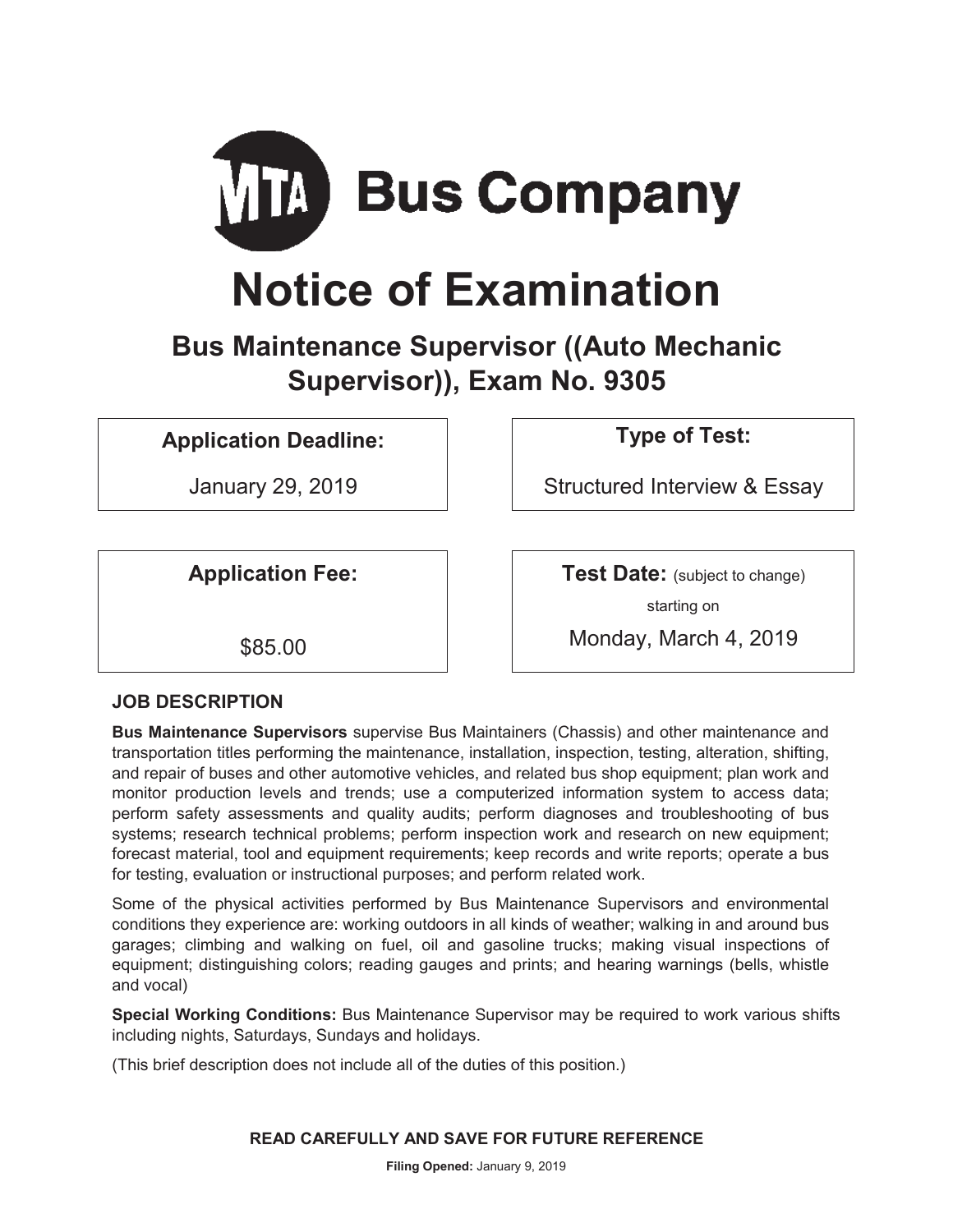## **SALARY AND BENEFITS**

The current minimum salary for Bus Maintenance Supervisor is \$34.7377 per hour for a 40-hour work week increasing to \$38.5975 in the third year of service. This rate is subject to change. The benefits of this position include, but are not limited to, paid holidays, vacation and sick leave, a comprehensive medical plan and a pension plan.

## **HOW TO QUALIFY**

**Education and Experience Requirements:** By the **last day of the Application Period,** you must meet the following requirements:

- 1. Three years of full-time experience as a journey-level automotive mechanic (i.e., fully trained, proficient, knowledgeable, experienced, and competent) troubleshooting and repairing passenger automobiles, trucks, buses, or aircraft; plus
- 2. One year of full-time experience as a supervisor supervising auto mechanics or mechanics in a closely related trade.

For the above journey-level experience to be credited, **it must be preceded** by one of the following:

- A) Two years of full-time experience as a mechanic's helper, apprentice or trainee performing or assisting in the work described above; or
- B) Graduation from a recognized trade school or technical school, approved by a state's Department of Education or comparable agency, with a major curse of study in automotive mechanics or a closely related field, totaling 600 hours; or
- C) Graduation from a vocational high school, approved by a state's Department of Education or a comparable agency, with a major course of study in automotive mechanics or a closely related field; or
- D) Graduation from an accredited college or university with an AAS degree or higher in automotive mechanics or a closely related field. Accreditation must be by a reginal, national, professional or specialized agency recognized as an accrediting body by the U.S. Secretary of Education and by the Council for Higher Education Accreditation (CHEA)

Qualifying part-time experience will be credited on a pro-rated basis.

**The following are types of experience that are not acceptable:** auto body and fender repair; auto or truck assembly; dealership make-ready repair; fuel, oil, and lube serving; vehicle inspection; specialty replacement shop work, such as tire, exhaust parts (muffler) or glass replacement; audio or video installation; and salvage and junkyard extraction.

You are responsible for determining whether you meet the qualification requirements for this examination prior to submitting the *Application*. You may be given the test before we determine if you meet the qualification requirements. If you are marked "Not Qualified," your application fee will **not** be refunded and you will **not** receive a score.

## **REQUIREMENTS TO BE APPOINTED**

**Driver License Requirement:** At the time of appointment, you must possess either:

- 1. A Class B Commercial Driver License (CDL) valid in the State of New York with a passenger endorsement and no disqualifying restrictions; or
- 2. A Motor Vehicle Driver License valid in the State of New York and a Learner Permit for a Class B CDL valid in the State of New York with a passenger endorsement and no disqualifying restrictions.

(Continued)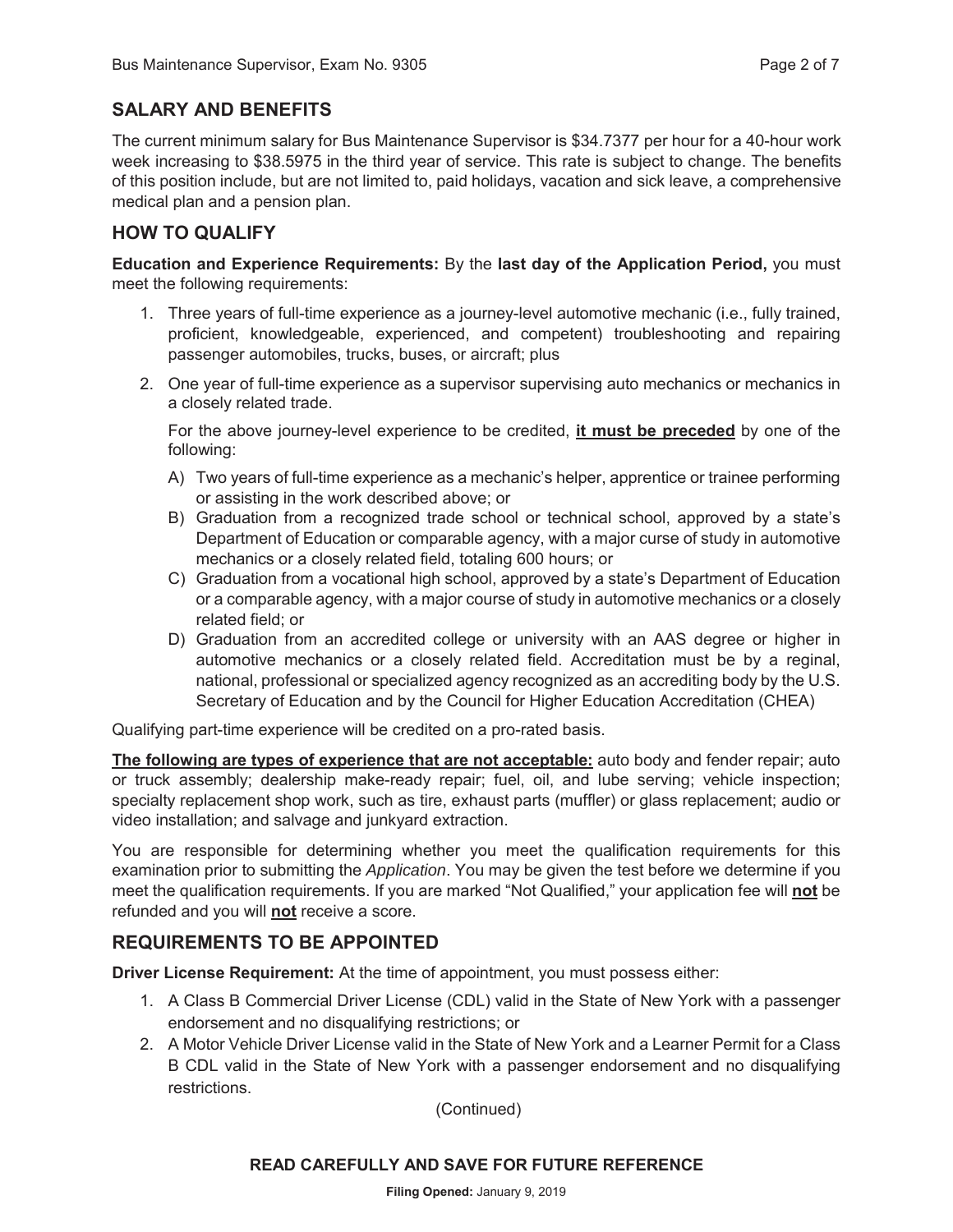## **REQUIREMENTS TO BE APPOINTED** (Continued)

If you qualify under "2" above, your appointment will be subject to the receipt of a Class B CDL valid in the State of New York with a passenger endorsement and no disqualifying restrictions at the end of a special training course in bus operation. If you fail to successfully complete the special training course in bus operation, including the receipt of a Class B CDL valid in the State of New York with a passenger endorsement and no disqualifying restrictions, your employment will be terminated.

If you have serious moving violations, a license suspension or an accident record, you may be disqualified. The Class B Commercial Driver License (CDL) with passenger endorsement and no disqualifying restrictions must be maintained for the duration of your employment in the title.

**Commercial Motor Vehicle Driving Experience in the Military or New York National Guard**: If you are an active member or former member (discharged in the past year) of the military or New York National Guard and have experience driving a Commercial Motor Vehicle in the military or New York National Guard, you may be eligible for a waiver of the New York State commercial driving skills test through the New York State Department of Motor Vehicles. If you believe that you may be eligible for this waiver, you must apply for the waiver through the New York State Department of Motor Vehicles.

**Character Requirement:** Proof of good character and satisfactory background are absolute prerequisites to appointment. The following are some of the factors considered as grounds for disqualification: (a) conviction of an offense, the nature of which indicates lack of good moral character or disposition toward violence or disorder; (b) repeated convictions where such convictions indicate a disrespect for the law; (c) discharge from employment where such discharge indicates poor behavior or an inability to follow rules and disciplinary guidelines; (d) previous unsatisfactory employment history with the Metropolitan Transportation Authority (MTA), or another public employer; (e) dishonorable discharge from the Armed Forces; (f) previous misrepresentation of identity; and (g) previous misrepresentation of authority to work in the United States.

**Drug Screening Requirement:** You must pass a drug screening in order to be appointed, and if appointed, you will be subject to random drug and alcohol tests for the duration of your employment. Additionally, if you have tested positive on a drug or alcohol test or had a refusal to test during preemployment or while employed by a Federal DOT-regulated employer during the applicable period, you must have completed the Return-to-Duty process required by federal law in order to be appointed to this safety-sensitive position.

**Residency:** New York City residency is not required for this position.

**English Requirement:** You must be able to understand and be understood in English.

**Proof of Identity:** Under the Immigration and Reform Control Act of 1986, you must be able to prove your identity and your right to obtain employment in the United States prior to employment with MTA Bus Company.

## **HOW TO OBTAIN AN APPLICATION**

During the application period, you may obtain an *Application* for this examination online at http://mta.info/nyct/hr/appexam.htm or in person at the MTA Exam Information Center as indicated below.

**MTA Exam Information Center:** Open Monday through Friday, from 9 AM to 3 PM, in the lobby at 180 Livingston Street, Brooklyn, New York. Directions: take the A, C, F or R trains to the Jay Street-Metro Tech Station, or the 2, 3, or the G train to the Hoyt Street Station. The MTA Exam Center will be closed in observance of Martin Luther King. Jr. Day on Monday, January 21, 2019.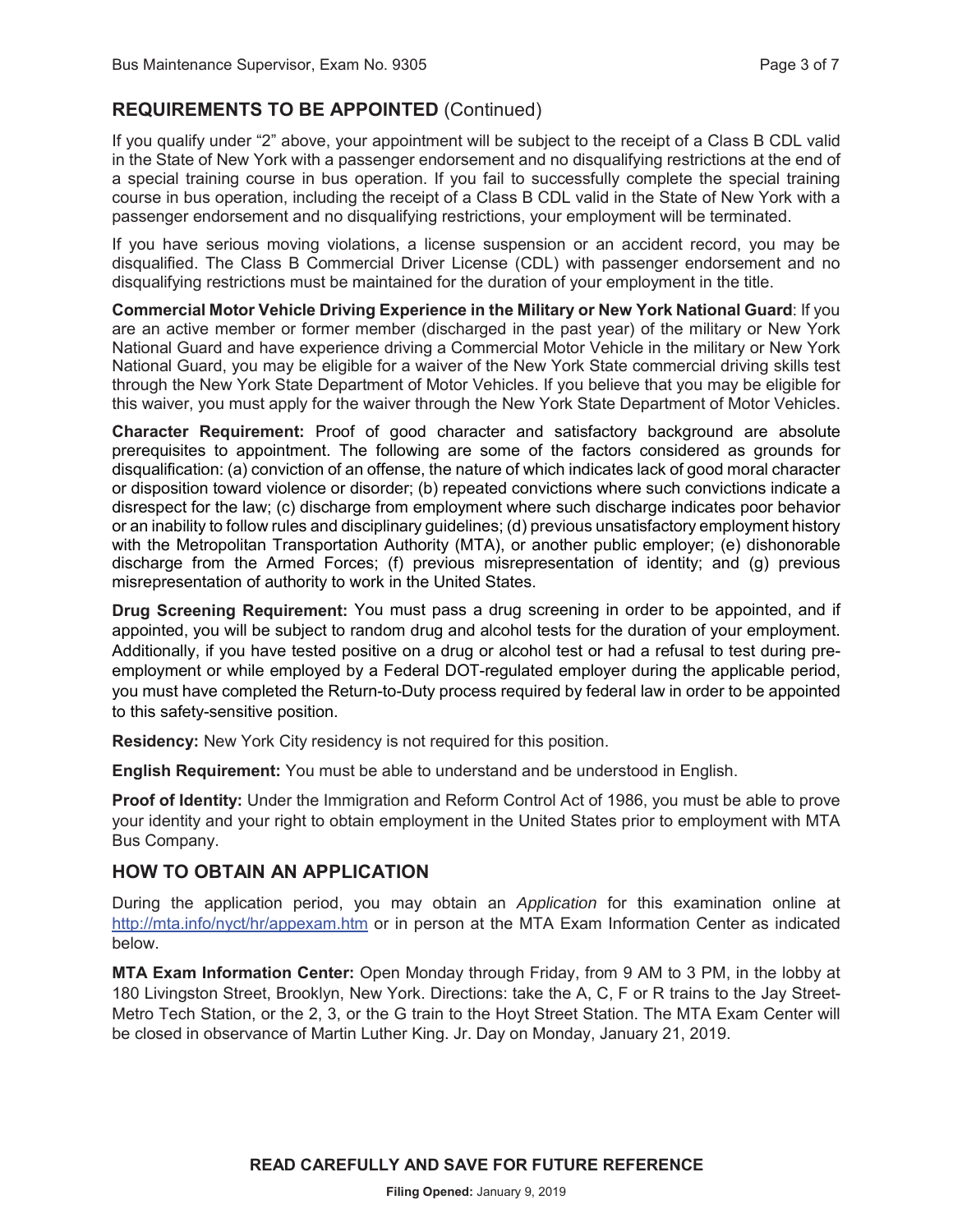## **REQUIRED FORM(S)**

1. **Foreign Education Fact Sheet (required only if you need credit for your foreign education for this examination):** If you were educated outside the United States, you must have your foreign education evaluated to determine its equivalence to education obtained in the United States. The services that are approved to make this evaluation, as well as instructions on how to submit this evaluation are listed in the *Foreign Education Fact Sheet* included with your application packet. When you contact the evaluation service, ask for a "document-by-document" (general) evaluation of your foreign education.

#### **HOW TO SUBMIT AN APPLICATION AND PAY THE APPLICATION FEE**

If you believe you meet the requirements in the "How to Qualify" section, submit an application online unless you are requesting a Fee Waiver. Applicants who wish to request a Fee Waiver should refer to the "How to Submit an Application When Requesting a Fee Waiver" section below. *Applications* will **not** be accepted in person.

#### **Online Applications**:

- 1. Apply using http://mta.info/nyct/hr/appexam.htm by the last day of the application period.
- 2. Log into your existing account or create a new account online to apply.
- 3. Follow the steps to submitting an application.
- 4. A confirmation number will appear on the same page after submitting your Application.
- 5. Below the confirmation number, a Pay Examination Fee button will appear for you to click to open the payment page.
- 6. A major credit card or a bank card associated with a bank account must be used when paying the application fee.
- 7. You will be sent a confirmation email after you submit payment for the application fee.

Save your confirmation numbers for future reference and proof of filing an *Application.*

Computers with internet access are available on a limited basis at branches of the New York Public Library, the Brooklyn Library and the Queens Library to patrons with a valid library card.

**Application Fee:** This fee is generally not refundable. Under special circumstances, you may be entitled to a refund. You should refer to the Department of Citywide Administrative Services ("DCAS") General Exam Regulations to determine if you are entitled to a refund prior to requesting a refund. You can refer to the bottom of the last page of the Notice of Examination for instructions on how to obtain a copy of the DCAS General Exam Regulations.

#### **HOW TO SUBMIT AN APPLICATION WHEN REQUESTING A FEE WAIVER**

Applicants who wish to request a fee waiver must obtain an *Application* in person at the MTA Exam Information Center as indicated above and must submit the *Application* and required forms by mail to the address in the "Correspondence" section below **by the last day of the application period**.

MTA New York City Transit will not accept applications in person. Additional information on how to request an application fee waiver is available with the *Application.*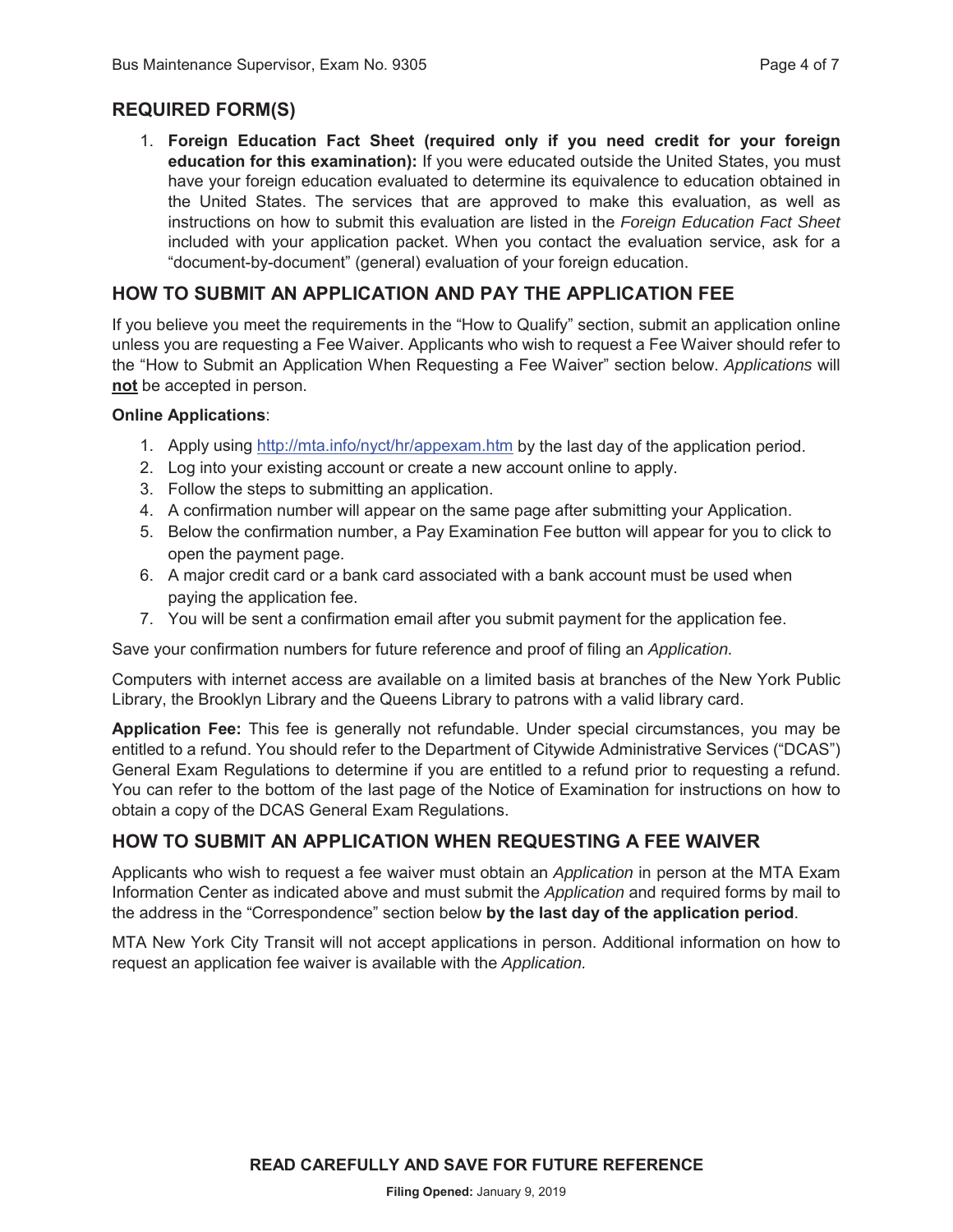## **ADMISSION LETTER**

An *Admission Letter* will be mailed to you about 10 days before the first date of the structured interviews. If you do not receive an *Admission Letter* at least 4 days before this date, you may obtain a duplicate letter at the MTA Exam Information Center (as indicated above). A paper copy of the *Admission Letter* is your ticket for admission to the test.

Applicants **must** keep their mailing address **up to date**. Please refer to the Correspondence section below for instructions on how to update your address and other contact information.

#### **THE TEST**

You will be given a competitive structured interview and a qualifying essay test on the same day. A score of at least 70 is required to pass the structured interview and essay test. Your score on this interview will determine 100% of your total score. The structured interview may include questions on the installation, troubleshooting, inspection, repair, and maintenance of automotive/bus equipment, including tools and equipment used in automotive/bus maintenance; supervisory methods and practices; the ability to follow rules and regulations, policies and procedures; labor-management practices; safe and efficient work practices and procedures; reading and interpreting technical drawings, wiring diagrams and schematics; and other related areas.

The qualifying essay test will require candidates to write one or more reports based on information provided on the day of the structured interview. Candidates will be evaluated on their ability to write concisely, comprehensively, and clearly using good grammatical form. Only those candidates who achieve a passing score on the structured interview test will have their qualifying essay test rated.

Veterans' or Disabled Veterans' Credit will be granted only to eligible passing candidates who request that they be applied. Veterans' or Disabled Veterans' Credit should be requested at the time of application, but **must** be requested before the date the eligible list is established. Claims for Veterans' or Disabled Veterans' Credit cannot be made once the eligible list is established.

#### **TEST ADMINISTRATION GUIDELINES**

**Warning:** You are not permitted to enter the test site with cellular phones, smart watches, beepers, pagers, cameras, portable media players, or other electronic devices. Calculators are not permitted. Electronic devices with an alphabetic keyboard, word processing, or data recording capabilities, such as planners, organizers, etc., are prohibited. If you use any of these devices in the building at any time before, during, or after the test, you may **not** receive your test results, your test score may be nullified, and your application fee will **not** be refunded.

You may not have any other person, including children, present with you while you are being processed for or taking the test, and no one may wait for you inside of the test site while you are taking the test.

**Required Identification: You are required to bring one (1) form of valid (non-expired) signature and photo bearing identification to the test site**. The name that was used to apply for the exam must match the first and last name on the photo ID. A list of acceptable identification documents is provided below**. If you do not have an acceptable ID, you may be denied testing.** Acceptable forms of identification (bring one) are as follows: State issued driver's license, State issued identification card, US Government issued Passport, US Government issued Military Identification Card, US Government issued Alien Registration Card, Employer ID with photo, IDNYC, or Student ID with photo.

Leaving: You must leave the test site once you finish the test. If you leave the test site after being fingerprinted but before finishing the test, you will not be permitted to re-enter. If you disregard this instruction and re-enter the test site, you may not receive your test results, your test score may be nullified, and your application fee will not be refunded.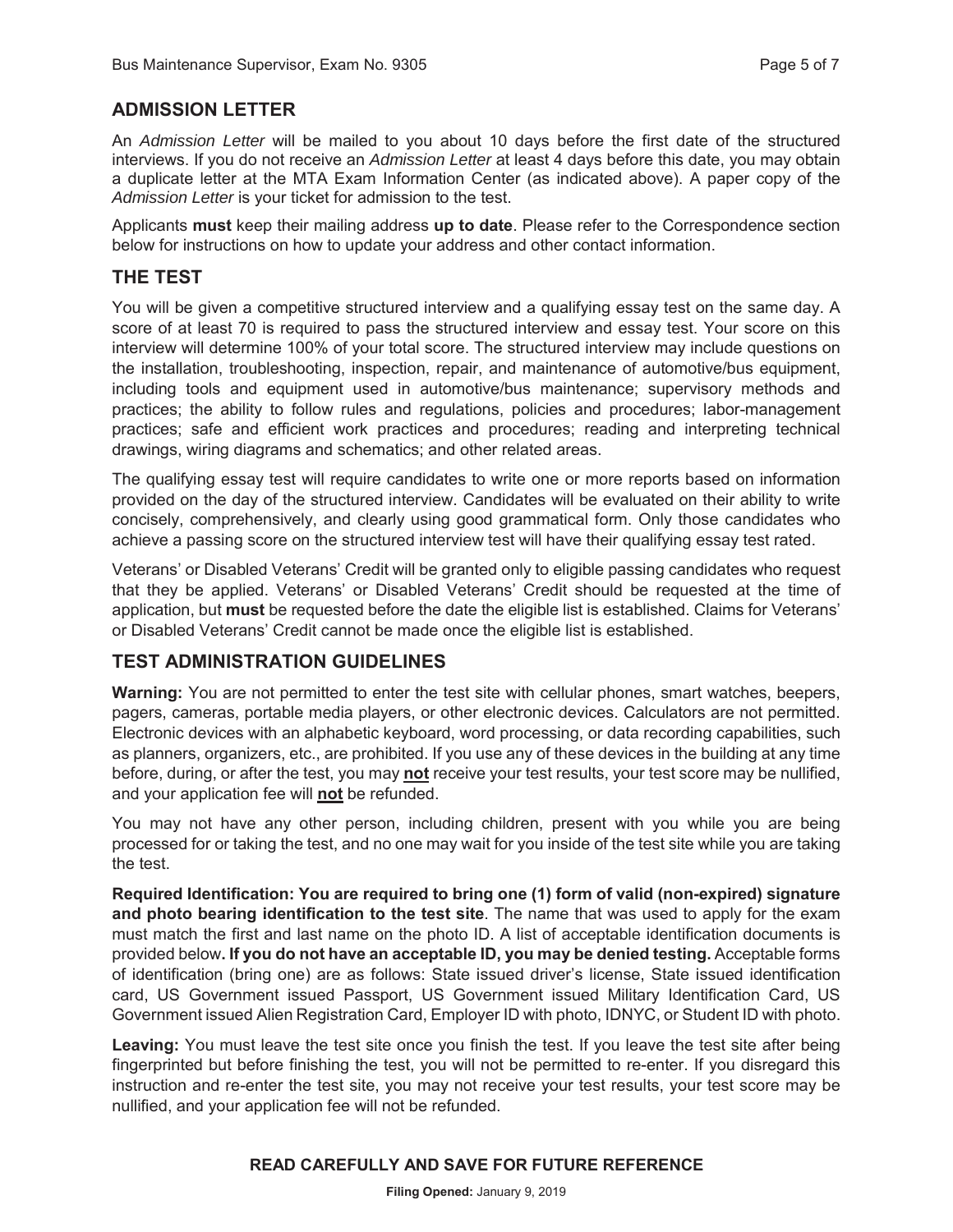## **THE TEST RESULTS**

If you pass the competitive structured interview and qualifying essay test, your name will be placed in final score order on an eligible list and you will be given a list number. You will be notified by mail of your test results. If you meet all requirements and conditions, you will be considered for appointment when your name is reached on the eligible list.

## **SPECIAL ARRANGEMENTS**

**Special Test Accommodations:** If you plan to request special testing accommodations due to disability or an alternate test date due to your religious belief, follow the instructions included with your *Application* and mail your request to the address found in the "Correspondence" section below no later than 30 days prior to the first scheduled test date.

**Make-Up Test:** You may apply for a make-up test if you cannot take the test on the scheduled date for any of the following reasons:

- 1. Compulsory attendance before a public body;
- 2. On-the-job injury or illness caused by municipal employment where you are an officer or employee of the City;
- 3. Absence from the test within one week after the death of a spouse, domestic partner, parent, sibling, child, or child of a domestic partner where you are an officer or employee of the City;
- 4. Absence due to ordered military duty;
- 5. A clear error for which MTA New York City Transit is responsible; or
- 6. A temporary disability, pregnancy-related, or child-birth related condition preventing you from taking the test.

To request a make-up test, mail your request with your documentation of special circumstances to the address found in the "Correspondence" section below within 60 days of your scheduled test date or make the request within 90 days after performing ordered military duty.

## **CORRESPONDENCE**

**Change of Contact Information:** It is critical that you keep your contact information (telephone number, mailing address and/or email address) current with MTA New York City Transit. You may miss important information about your exam(s) or consideration for appointment or promotion, including important information that may require a response by a specified deadline, if we do not have your correct contact information. To update your contact information, you must:

- 1. Visit us at the MTA Exam Information Center;
- 2. Email us at examsunit@nyct.com, with the subject named 'Contact Info Update'; or
- 3. Mail us at the address below, with the words 'Contact Info Update' next to the exam title.

Your request must include your full name, exam title(s), exam number(s) and your old and new telephone numbers, mailing and/or email address**. All changes to an MTA employee's contact information must also be made through the MTA Business Service Center (BSC) via the employee portal at http://www.mymta.info.**

All other correspondence must be sent to the following address:

Bus Maintenance Supervisor, Exam No. 9305 MTA New York City Transit 180 Livingston Street, Room 4070 Brooklyn, NY 11201